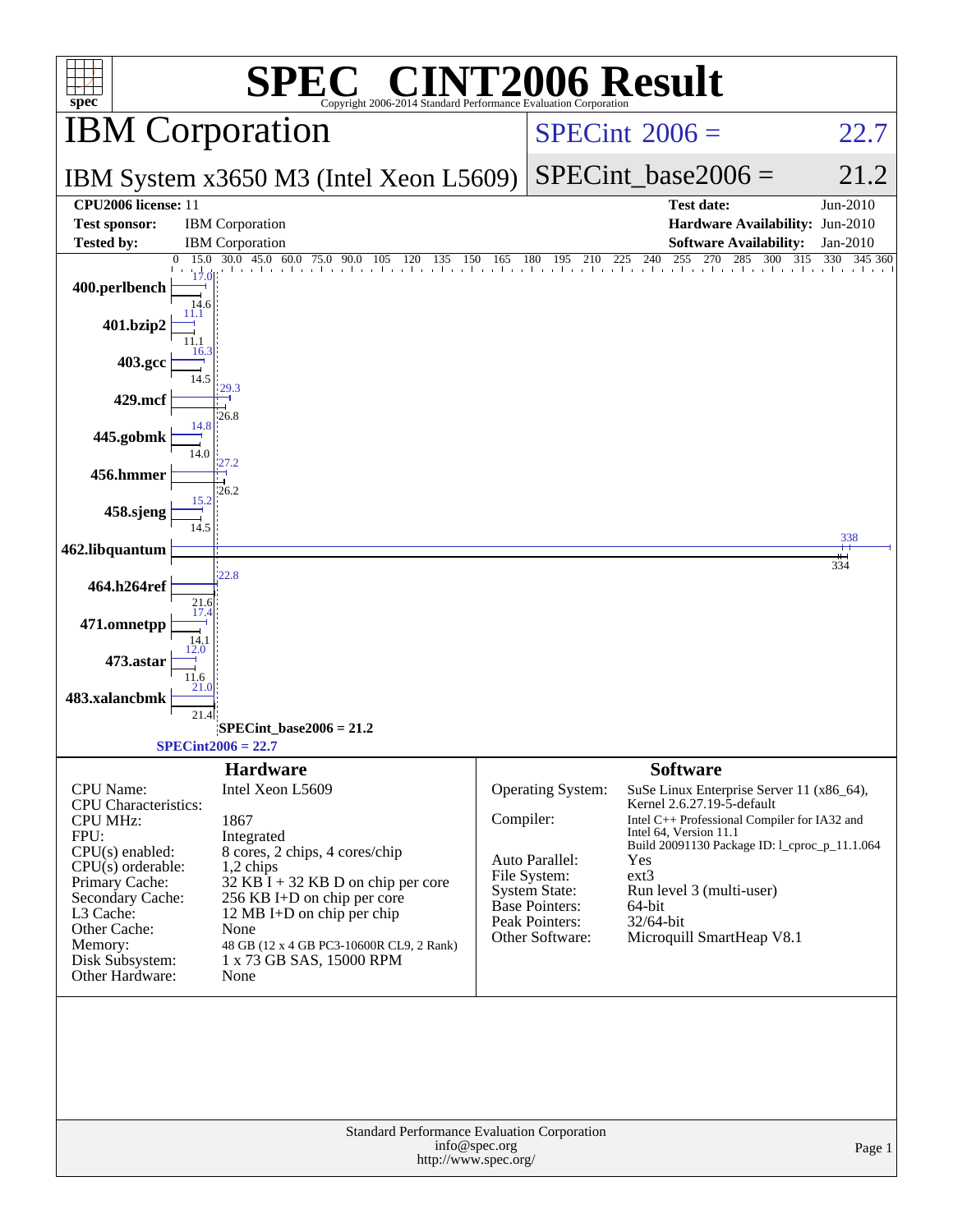

# **[SPEC CINT2006 Result](http://www.spec.org/auto/cpu2006/Docs/result-fields.html#SPECCINT2006Result)**

# IBM Corporation

# $SPECint2006 = 22.7$  $SPECint2006 = 22.7$

IBM System x3650 M3 (Intel Xeon L5609)

 $SPECTnt\_base2006 = 21.2$ 

#### **[CPU2006 license:](http://www.spec.org/auto/cpu2006/Docs/result-fields.html#CPU2006license)** 11 **[Test date:](http://www.spec.org/auto/cpu2006/Docs/result-fields.html#Testdate)** Jun-2010

**[Test sponsor:](http://www.spec.org/auto/cpu2006/Docs/result-fields.html#Testsponsor)** IBM Corporation **[Hardware Availability:](http://www.spec.org/auto/cpu2006/Docs/result-fields.html#HardwareAvailability)** Jun-2010 **[Tested by:](http://www.spec.org/auto/cpu2006/Docs/result-fields.html#Testedby)** IBM Corporation **[Software Availability:](http://www.spec.org/auto/cpu2006/Docs/result-fields.html#SoftwareAvailability)** Jan-2010

#### **[Results Table](http://www.spec.org/auto/cpu2006/Docs/result-fields.html#ResultsTable)**

|                   |                           |              | <b>Base</b>    |                          |                |                    |                                             |              | <b>Peak</b>    |              |                |              |
|-------------------|---------------------------|--------------|----------------|--------------------------|----------------|--------------------|---------------------------------------------|--------------|----------------|--------------|----------------|--------------|
| <b>Benchmark</b>  | <b>Seconds</b>            | <b>Ratio</b> | <b>Seconds</b> | <b>Ratio</b>             | <b>Seconds</b> | Ratio              | <b>Seconds</b>                              | <b>Ratio</b> | <b>Seconds</b> | <b>Ratio</b> | <b>Seconds</b> | <b>Ratio</b> |
| $ 400$ .perlbench | 667                       | <u>14.6</u>  | 667            | 14.6                     | 672            | 14.5               | 576                                         | 17.0         | 575            | 17.0         | 579            | 16.9         |
| 401.bzip2         | 870                       | <u>11.1</u>  | 870            | 11.1                     | 870            | 11.1               | 869                                         | <u>11.1</u>  | 871            | 11.1         | 869            | 11.1         |
| 403.gcc           | 557                       | 14.5         | 557            | 14.5                     | 557            | 14.5               | <u>493</u>                                  | 16.3         | 495            | 16.3         | 493            | 16.3         |
| $429$ .mcf        | 341                       | 26.7         | 340            | 26.8                     | 340            | 26.8               | 311                                         | 29.3         | 318            | 28.7         | 311            | 29.3         |
| $445$ .gobmk      | 752                       | 14.0         | 752            | 13.9                     | 751            | 14.0               | 707                                         | 14.8         | 707            | 14.8         | 709            | 14.8         |
| $456.$ hmmer      | 357                       | 26.1         | 353            | 26.4                     | 356            | 26.2               | 343                                         | 27.2         | 343            | 27.2         | 343            | 27.2         |
| $458$ .sjeng      | 839                       | 14.4         | 836            | 14.5                     | 837            | 14.5               | 794                                         | 15.2         | <u>796</u>     | 15.2         | 796            | 15.2         |
| 462.libquantum    | 62.2                      | 333          | 62.0           | 334                      | 61.4           | 337                | 61.2                                        | 338          | 61.9           | 335          | 57.7           | 359          |
| 464.h264ref       | 1026                      | 21.6         | 1036           | 21.4                     | 1020           | 21.7               | 972                                         | 22.8         | 972            | 22.8         | 972            | 22.8         |
| 471.omnetpp       | 444                       | 14.1         | 444            | 14.1                     | 444            | <u>14.1</u>        | <u>359</u>                                  | 17.4         | 358            | 17.4         | 360            | 17.4         |
| $473$ . astar     | 609                       | 11.5         | 605            | 11.6                     | 607            | <u>11.6</u>        | 586                                         | 12.0         | 584            | <u>12.0</u>  | 581            | 12.1         |
| 483.xalancbmk     | 325                       | 21.2         | 323            | 21.4                     | 321            | 21.5               | 328                                         | 21.0         | 330            | 20.9         | <u>329</u>     | 21.0         |
|                   | $\mathbf{D}$ $\mathbf{L}$ | 2.11         |                | 1.3.1.<br>$\overline{1}$ |                | $\mathbf{D}$ . 1.1 | and a final formation of the differences of |              |                |              |                |              |

Results appear in the [order in which they were run.](http://www.spec.org/auto/cpu2006/Docs/result-fields.html#RunOrder) Bold underlined text [indicates a median measurement.](http://www.spec.org/auto/cpu2006/Docs/result-fields.html#Median)

### **[Platform Notes](http://www.spec.org/auto/cpu2006/Docs/result-fields.html#PlatformNotes)**

 Turbo Mode Enable Turbo Boost set to Traditional CPU C State Enable Data Reuse Disable

### **[General Notes](http://www.spec.org/auto/cpu2006/Docs/result-fields.html#GeneralNotes)**

 Binaries were compiled on SLES 10 with Binutils 2.18.50.0.7.20080502 'ulimit -s unlimited' was used to set the stack size to unlimited prior to run OMP\_NUM\_THREADS set to number of cores KMP\_AFFINITY set to granularity=fine,scatter

# **[Base Compiler Invocation](http://www.spec.org/auto/cpu2006/Docs/result-fields.html#BaseCompilerInvocation)**

[C benchmarks](http://www.spec.org/auto/cpu2006/Docs/result-fields.html#Cbenchmarks): [icc -m64](http://www.spec.org/cpu2006/results/res2010q3/cpu2006-20100621-11853.flags.html#user_CCbase_intel_icc_64bit_f346026e86af2a669e726fe758c88044)

[C++ benchmarks:](http://www.spec.org/auto/cpu2006/Docs/result-fields.html#CXXbenchmarks) [icpc -m64](http://www.spec.org/cpu2006/results/res2010q3/cpu2006-20100621-11853.flags.html#user_CXXbase_intel_icpc_64bit_fc66a5337ce925472a5c54ad6a0de310)

> Standard Performance Evaluation Corporation [info@spec.org](mailto:info@spec.org) <http://www.spec.org/>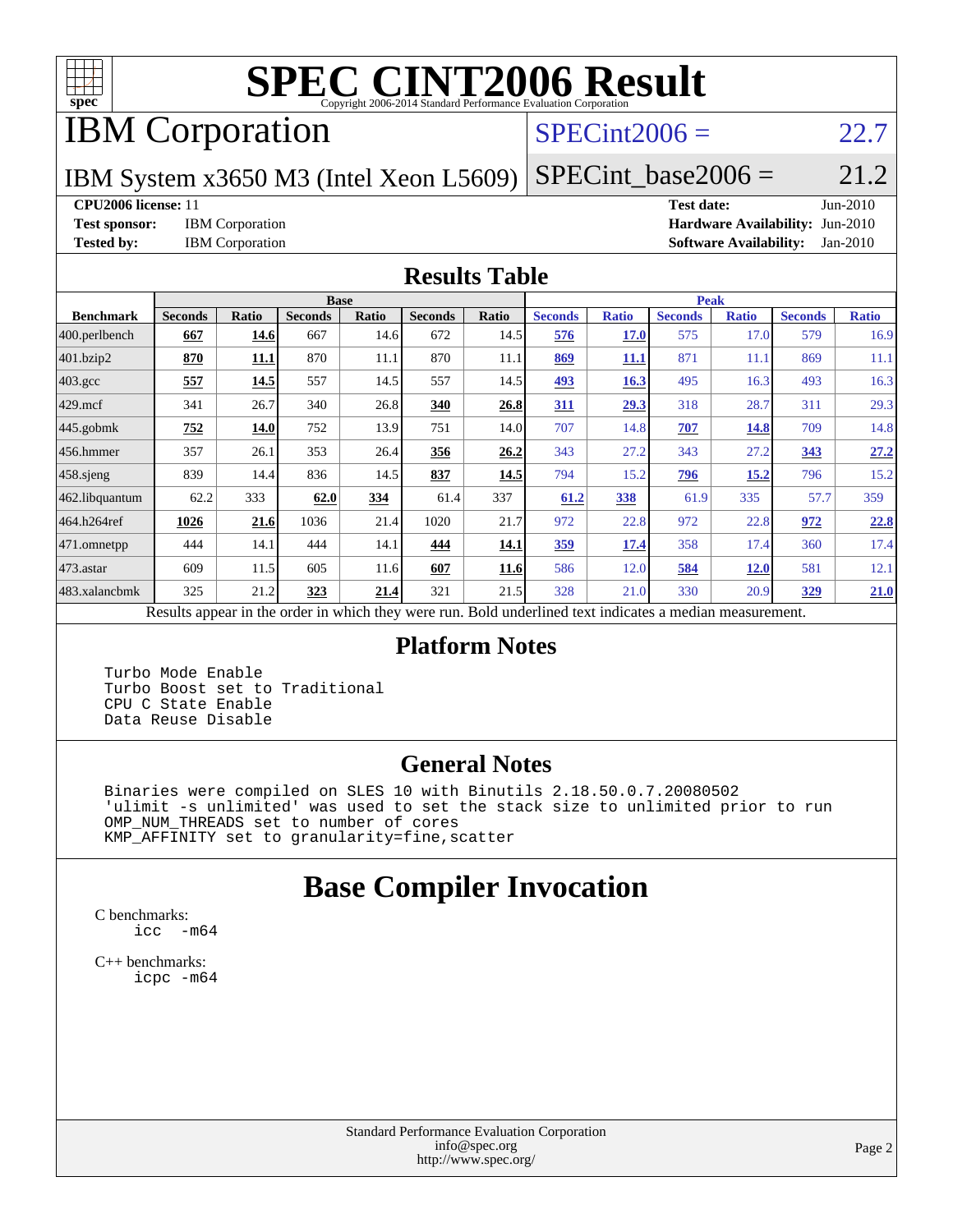

# **[SPEC CINT2006 Result](http://www.spec.org/auto/cpu2006/Docs/result-fields.html#SPECCINT2006Result)**

IBM Corporation

 $SPECint2006 = 22.7$  $SPECint2006 = 22.7$ 

IBM System x3650 M3 (Intel Xeon L5609) SPECint base2006 =  $21.2$ 

**[Test sponsor:](http://www.spec.org/auto/cpu2006/Docs/result-fields.html#Testsponsor)** IBM Corporation **[Hardware Availability:](http://www.spec.org/auto/cpu2006/Docs/result-fields.html#HardwareAvailability)** Jun-2010

**[CPU2006 license:](http://www.spec.org/auto/cpu2006/Docs/result-fields.html#CPU2006license)** 11 **[Test date:](http://www.spec.org/auto/cpu2006/Docs/result-fields.html#Testdate)** Jun-2010 **[Tested by:](http://www.spec.org/auto/cpu2006/Docs/result-fields.html#Testedby)** IBM Corporation **[Software Availability:](http://www.spec.org/auto/cpu2006/Docs/result-fields.html#SoftwareAvailability)** Jan-2010

# **[Base Portability Flags](http://www.spec.org/auto/cpu2006/Docs/result-fields.html#BasePortabilityFlags)**

 400.perlbench: [-DSPEC\\_CPU\\_LP64](http://www.spec.org/cpu2006/results/res2010q3/cpu2006-20100621-11853.flags.html#b400.perlbench_basePORTABILITY_DSPEC_CPU_LP64) [-DSPEC\\_CPU\\_LINUX\\_X64](http://www.spec.org/cpu2006/results/res2010q3/cpu2006-20100621-11853.flags.html#b400.perlbench_baseCPORTABILITY_DSPEC_CPU_LINUX_X64) 401.bzip2: [-DSPEC\\_CPU\\_LP64](http://www.spec.org/cpu2006/results/res2010q3/cpu2006-20100621-11853.flags.html#suite_basePORTABILITY401_bzip2_DSPEC_CPU_LP64) 403.gcc: [-DSPEC\\_CPU\\_LP64](http://www.spec.org/cpu2006/results/res2010q3/cpu2006-20100621-11853.flags.html#suite_basePORTABILITY403_gcc_DSPEC_CPU_LP64) 429.mcf: [-DSPEC\\_CPU\\_LP64](http://www.spec.org/cpu2006/results/res2010q3/cpu2006-20100621-11853.flags.html#suite_basePORTABILITY429_mcf_DSPEC_CPU_LP64) 445.gobmk: [-DSPEC\\_CPU\\_LP64](http://www.spec.org/cpu2006/results/res2010q3/cpu2006-20100621-11853.flags.html#suite_basePORTABILITY445_gobmk_DSPEC_CPU_LP64) 456.hmmer: [-DSPEC\\_CPU\\_LP64](http://www.spec.org/cpu2006/results/res2010q3/cpu2006-20100621-11853.flags.html#suite_basePORTABILITY456_hmmer_DSPEC_CPU_LP64) 458.sjeng: [-DSPEC\\_CPU\\_LP64](http://www.spec.org/cpu2006/results/res2010q3/cpu2006-20100621-11853.flags.html#suite_basePORTABILITY458_sjeng_DSPEC_CPU_LP64) 462.libquantum: [-DSPEC\\_CPU\\_LP64](http://www.spec.org/cpu2006/results/res2010q3/cpu2006-20100621-11853.flags.html#suite_basePORTABILITY462_libquantum_DSPEC_CPU_LP64) [-DSPEC\\_CPU\\_LINUX](http://www.spec.org/cpu2006/results/res2010q3/cpu2006-20100621-11853.flags.html#b462.libquantum_baseCPORTABILITY_DSPEC_CPU_LINUX) 464.h264ref: [-DSPEC\\_CPU\\_LP64](http://www.spec.org/cpu2006/results/res2010q3/cpu2006-20100621-11853.flags.html#suite_basePORTABILITY464_h264ref_DSPEC_CPU_LP64) 471.omnetpp: [-DSPEC\\_CPU\\_LP64](http://www.spec.org/cpu2006/results/res2010q3/cpu2006-20100621-11853.flags.html#suite_basePORTABILITY471_omnetpp_DSPEC_CPU_LP64) 473.astar: [-DSPEC\\_CPU\\_LP64](http://www.spec.org/cpu2006/results/res2010q3/cpu2006-20100621-11853.flags.html#suite_basePORTABILITY473_astar_DSPEC_CPU_LP64) 483.xalancbmk: [-DSPEC\\_CPU\\_LP64](http://www.spec.org/cpu2006/results/res2010q3/cpu2006-20100621-11853.flags.html#suite_basePORTABILITY483_xalancbmk_DSPEC_CPU_LP64) [-DSPEC\\_CPU\\_LINUX](http://www.spec.org/cpu2006/results/res2010q3/cpu2006-20100621-11853.flags.html#b483.xalancbmk_baseCXXPORTABILITY_DSPEC_CPU_LINUX)

## **[Base Optimization Flags](http://www.spec.org/auto/cpu2006/Docs/result-fields.html#BaseOptimizationFlags)**

[C benchmarks](http://www.spec.org/auto/cpu2006/Docs/result-fields.html#Cbenchmarks):

[-xSSE4.2](http://www.spec.org/cpu2006/results/res2010q3/cpu2006-20100621-11853.flags.html#user_CCbase_f-xSSE42_f91528193cf0b216347adb8b939d4107) [-ipo](http://www.spec.org/cpu2006/results/res2010q3/cpu2006-20100621-11853.flags.html#user_CCbase_f-ipo) [-O3](http://www.spec.org/cpu2006/results/res2010q3/cpu2006-20100621-11853.flags.html#user_CCbase_f-O3) [-no-prec-div](http://www.spec.org/cpu2006/results/res2010q3/cpu2006-20100621-11853.flags.html#user_CCbase_f-no-prec-div) [-static](http://www.spec.org/cpu2006/results/res2010q3/cpu2006-20100621-11853.flags.html#user_CCbase_f-static) [-parallel](http://www.spec.org/cpu2006/results/res2010q3/cpu2006-20100621-11853.flags.html#user_CCbase_f-parallel) [-opt-prefetch](http://www.spec.org/cpu2006/results/res2010q3/cpu2006-20100621-11853.flags.html#user_CCbase_f-opt-prefetch)

[C++ benchmarks:](http://www.spec.org/auto/cpu2006/Docs/result-fields.html#CXXbenchmarks)

```
-xSSE4.2 -ipo -O3 -no-prec-div -opt-prefetch -Wl,-z,muldefs
-L/home/cmplr/usr3/alrahate/cpu2006.1.1.ic11.1/libic11.1-64bit -lsmartheap64
```
### **[Base Other Flags](http://www.spec.org/auto/cpu2006/Docs/result-fields.html#BaseOtherFlags)**

[C benchmarks](http://www.spec.org/auto/cpu2006/Docs/result-fields.html#Cbenchmarks):

403.gcc: [-Dalloca=\\_alloca](http://www.spec.org/cpu2006/results/res2010q3/cpu2006-20100621-11853.flags.html#b403.gcc_baseEXTRA_CFLAGS_Dalloca_be3056838c12de2578596ca5467af7f3)

# **[Peak Compiler Invocation](http://www.spec.org/auto/cpu2006/Docs/result-fields.html#PeakCompilerInvocation)**

[C benchmarks \(except as noted below\)](http://www.spec.org/auto/cpu2006/Docs/result-fields.html#Cbenchmarksexceptasnotedbelow):

icc  $-m64$ 

400.perlbench: [icc -m32](http://www.spec.org/cpu2006/results/res2010q3/cpu2006-20100621-11853.flags.html#user_peakCCLD400_perlbench_intel_icc_32bit_a6a621f8d50482236b970c6ac5f55f93)

429.mcf: [icc -m32](http://www.spec.org/cpu2006/results/res2010q3/cpu2006-20100621-11853.flags.html#user_peakCCLD429_mcf_intel_icc_32bit_a6a621f8d50482236b970c6ac5f55f93)

445.gobmk: [icc -m32](http://www.spec.org/cpu2006/results/res2010q3/cpu2006-20100621-11853.flags.html#user_peakCCLD445_gobmk_intel_icc_32bit_a6a621f8d50482236b970c6ac5f55f93)

464.h264ref: [icc -m32](http://www.spec.org/cpu2006/results/res2010q3/cpu2006-20100621-11853.flags.html#user_peakCCLD464_h264ref_intel_icc_32bit_a6a621f8d50482236b970c6ac5f55f93)

[C++ benchmarks \(except as noted below\):](http://www.spec.org/auto/cpu2006/Docs/result-fields.html#CXXbenchmarksexceptasnotedbelow) [icpc -m32](http://www.spec.org/cpu2006/results/res2010q3/cpu2006-20100621-11853.flags.html#user_CXXpeak_intel_icpc_32bit_4e5a5ef1a53fd332b3c49e69c3330699)

Continued on next page

Standard Performance Evaluation Corporation [info@spec.org](mailto:info@spec.org) <http://www.spec.org/>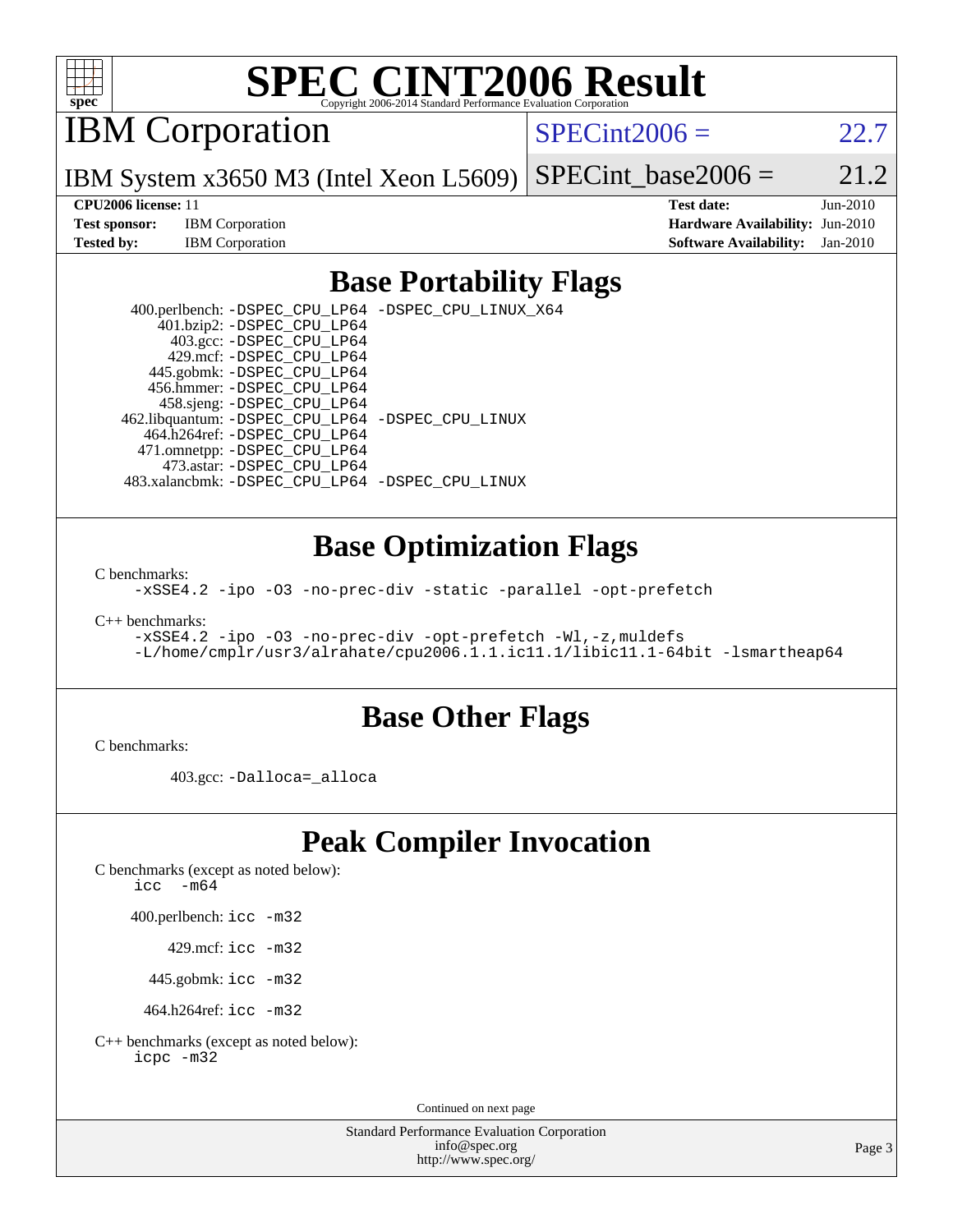

# **[SPEC CINT2006 Result](http://www.spec.org/auto/cpu2006/Docs/result-fields.html#SPECCINT2006Result)**

IBM Corporation

 $SPECint2006 = 22.7$  $SPECint2006 = 22.7$ 

IBM System x3650 M3 (Intel Xeon L5609)  $SPECTnt_base2006 = 21.2$ 

**[CPU2006 license:](http://www.spec.org/auto/cpu2006/Docs/result-fields.html#CPU2006license)** 11 **[Test date:](http://www.spec.org/auto/cpu2006/Docs/result-fields.html#Testdate)** Jun-2010 **[Test sponsor:](http://www.spec.org/auto/cpu2006/Docs/result-fields.html#Testsponsor)** IBM Corporation **[Hardware Availability:](http://www.spec.org/auto/cpu2006/Docs/result-fields.html#HardwareAvailability)** Jun-2010 **[Tested by:](http://www.spec.org/auto/cpu2006/Docs/result-fields.html#Testedby)** IBM Corporation **[Software Availability:](http://www.spec.org/auto/cpu2006/Docs/result-fields.html#SoftwareAvailability)** Jan-2010

# **[Peak Compiler Invocation \(Continued\)](http://www.spec.org/auto/cpu2006/Docs/result-fields.html#PeakCompilerInvocation)**

473.astar: [icpc -m64](http://www.spec.org/cpu2006/results/res2010q3/cpu2006-20100621-11853.flags.html#user_peakCXXLD473_astar_intel_icpc_64bit_fc66a5337ce925472a5c54ad6a0de310)

## **[Peak Portability Flags](http://www.spec.org/auto/cpu2006/Docs/result-fields.html#PeakPortabilityFlags)**

 400.perlbench: [-DSPEC\\_CPU\\_LINUX\\_IA32](http://www.spec.org/cpu2006/results/res2010q3/cpu2006-20100621-11853.flags.html#b400.perlbench_peakCPORTABILITY_DSPEC_CPU_LINUX_IA32) 401.bzip2: [-DSPEC\\_CPU\\_LP64](http://www.spec.org/cpu2006/results/res2010q3/cpu2006-20100621-11853.flags.html#suite_peakPORTABILITY401_bzip2_DSPEC_CPU_LP64)

 403.gcc: [-DSPEC\\_CPU\\_LP64](http://www.spec.org/cpu2006/results/res2010q3/cpu2006-20100621-11853.flags.html#suite_peakPORTABILITY403_gcc_DSPEC_CPU_LP64) 456.hmmer: [-DSPEC\\_CPU\\_LP64](http://www.spec.org/cpu2006/results/res2010q3/cpu2006-20100621-11853.flags.html#suite_peakPORTABILITY456_hmmer_DSPEC_CPU_LP64) 458.sjeng: [-DSPEC\\_CPU\\_LP64](http://www.spec.org/cpu2006/results/res2010q3/cpu2006-20100621-11853.flags.html#suite_peakPORTABILITY458_sjeng_DSPEC_CPU_LP64) 462.libquantum: [-DSPEC\\_CPU\\_LP64](http://www.spec.org/cpu2006/results/res2010q3/cpu2006-20100621-11853.flags.html#suite_peakPORTABILITY462_libquantum_DSPEC_CPU_LP64) [-DSPEC\\_CPU\\_LINUX](http://www.spec.org/cpu2006/results/res2010q3/cpu2006-20100621-11853.flags.html#b462.libquantum_peakCPORTABILITY_DSPEC_CPU_LINUX) 473.astar: [-DSPEC\\_CPU\\_LP64](http://www.spec.org/cpu2006/results/res2010q3/cpu2006-20100621-11853.flags.html#suite_peakPORTABILITY473_astar_DSPEC_CPU_LP64) 483.xalancbmk: [-DSPEC\\_CPU\\_LINUX](http://www.spec.org/cpu2006/results/res2010q3/cpu2006-20100621-11853.flags.html#b483.xalancbmk_peakCXXPORTABILITY_DSPEC_CPU_LINUX)

# **[Peak Optimization Flags](http://www.spec.org/auto/cpu2006/Docs/result-fields.html#PeakOptimizationFlags)**

[C benchmarks](http://www.spec.org/auto/cpu2006/Docs/result-fields.html#Cbenchmarks):

 400.perlbench: [-xSSE4.2](http://www.spec.org/cpu2006/results/res2010q3/cpu2006-20100621-11853.flags.html#user_peakPASS2_CFLAGSPASS2_LDCFLAGS400_perlbench_f-xSSE42_f91528193cf0b216347adb8b939d4107)(pass 2) [-prof-gen](http://www.spec.org/cpu2006/results/res2010q3/cpu2006-20100621-11853.flags.html#user_peakPASS1_CFLAGSPASS1_LDCFLAGS400_perlbench_prof_gen_e43856698f6ca7b7e442dfd80e94a8fc)(pass 1) [-ipo](http://www.spec.org/cpu2006/results/res2010q3/cpu2006-20100621-11853.flags.html#user_peakPASS2_CFLAGSPASS2_LDCFLAGS400_perlbench_f-ipo)(pass 2) [-O3](http://www.spec.org/cpu2006/results/res2010q3/cpu2006-20100621-11853.flags.html#user_peakPASS2_CFLAGSPASS2_LDCFLAGS400_perlbench_f-O3)(pass 2) [-no-prec-div](http://www.spec.org/cpu2006/results/res2010q3/cpu2006-20100621-11853.flags.html#user_peakPASS2_CFLAGSPASS2_LDCFLAGS400_perlbench_f-no-prec-div)(pass 2) [-static](http://www.spec.org/cpu2006/results/res2010q3/cpu2006-20100621-11853.flags.html#user_peakPASS2_CFLAGSPASS2_LDCFLAGS400_perlbench_f-static)(pass 2) [-prof-use](http://www.spec.org/cpu2006/results/res2010q3/cpu2006-20100621-11853.flags.html#user_peakPASS2_CFLAGSPASS2_LDCFLAGS400_perlbench_prof_use_bccf7792157ff70d64e32fe3e1250b55)(pass 2) [-ansi-alias](http://www.spec.org/cpu2006/results/res2010q3/cpu2006-20100621-11853.flags.html#user_peakCOPTIMIZE400_perlbench_f-ansi-alias) [-opt-prefetch](http://www.spec.org/cpu2006/results/res2010q3/cpu2006-20100621-11853.flags.html#user_peakCOPTIMIZE400_perlbench_f-opt-prefetch) 401.bzip2: [-xSSE4.2](http://www.spec.org/cpu2006/results/res2010q3/cpu2006-20100621-11853.flags.html#user_peakPASS2_CFLAGSPASS2_LDCFLAGS401_bzip2_f-xSSE42_f91528193cf0b216347adb8b939d4107)(pass 2) [-prof-gen](http://www.spec.org/cpu2006/results/res2010q3/cpu2006-20100621-11853.flags.html#user_peakPASS1_CFLAGSPASS1_LDCFLAGS401_bzip2_prof_gen_e43856698f6ca7b7e442dfd80e94a8fc)(pass 1) [-ipo](http://www.spec.org/cpu2006/results/res2010q3/cpu2006-20100621-11853.flags.html#user_peakPASS2_CFLAGSPASS2_LDCFLAGS401_bzip2_f-ipo)(pass 2) [-O3](http://www.spec.org/cpu2006/results/res2010q3/cpu2006-20100621-11853.flags.html#user_peakPASS2_CFLAGSPASS2_LDCFLAGS401_bzip2_f-O3)(pass 2) [-no-prec-div](http://www.spec.org/cpu2006/results/res2010q3/cpu2006-20100621-11853.flags.html#user_peakCOPTIMIZEPASS2_CFLAGSPASS2_LDCFLAGS401_bzip2_f-no-prec-div) [-static](http://www.spec.org/cpu2006/results/res2010q3/cpu2006-20100621-11853.flags.html#user_peakPASS2_CFLAGSPASS2_LDCFLAGS401_bzip2_f-static)(pass 2) [-prof-use](http://www.spec.org/cpu2006/results/res2010q3/cpu2006-20100621-11853.flags.html#user_peakPASS2_CFLAGSPASS2_LDCFLAGS401_bzip2_prof_use_bccf7792157ff70d64e32fe3e1250b55)(pass 2) [-auto-ilp32](http://www.spec.org/cpu2006/results/res2010q3/cpu2006-20100621-11853.flags.html#user_peakCOPTIMIZE401_bzip2_f-auto-ilp32) [-opt-prefetch](http://www.spec.org/cpu2006/results/res2010q3/cpu2006-20100621-11853.flags.html#user_peakCOPTIMIZE401_bzip2_f-opt-prefetch) [-ansi-alias](http://www.spec.org/cpu2006/results/res2010q3/cpu2006-20100621-11853.flags.html#user_peakCOPTIMIZE401_bzip2_f-ansi-alias) 403.gcc: [-xSSE4.2](http://www.spec.org/cpu2006/results/res2010q3/cpu2006-20100621-11853.flags.html#user_peakCOPTIMIZE403_gcc_f-xSSE42_f91528193cf0b216347adb8b939d4107) [-ipo](http://www.spec.org/cpu2006/results/res2010q3/cpu2006-20100621-11853.flags.html#user_peakCOPTIMIZE403_gcc_f-ipo) [-O3](http://www.spec.org/cpu2006/results/res2010q3/cpu2006-20100621-11853.flags.html#user_peakCOPTIMIZE403_gcc_f-O3) [-no-prec-div](http://www.spec.org/cpu2006/results/res2010q3/cpu2006-20100621-11853.flags.html#user_peakCOPTIMIZE403_gcc_f-no-prec-div) [-static](http://www.spec.org/cpu2006/results/res2010q3/cpu2006-20100621-11853.flags.html#user_peakCOPTIMIZE403_gcc_f-static) [-inline-calloc](http://www.spec.org/cpu2006/results/res2010q3/cpu2006-20100621-11853.flags.html#user_peakCOPTIMIZE403_gcc_f-inline-calloc) [-opt-malloc-options=3](http://www.spec.org/cpu2006/results/res2010q3/cpu2006-20100621-11853.flags.html#user_peakCOPTIMIZE403_gcc_f-opt-malloc-options_13ab9b803cf986b4ee62f0a5998c2238) [-auto-ilp32](http://www.spec.org/cpu2006/results/res2010q3/cpu2006-20100621-11853.flags.html#user_peakCOPTIMIZE403_gcc_f-auto-ilp32) 429.mcf: [-xSSE4.2](http://www.spec.org/cpu2006/results/res2010q3/cpu2006-20100621-11853.flags.html#user_peakCOPTIMIZE429_mcf_f-xSSE42_f91528193cf0b216347adb8b939d4107) [-ipo](http://www.spec.org/cpu2006/results/res2010q3/cpu2006-20100621-11853.flags.html#user_peakCOPTIMIZE429_mcf_f-ipo) [-O3](http://www.spec.org/cpu2006/results/res2010q3/cpu2006-20100621-11853.flags.html#user_peakCOPTIMIZE429_mcf_f-O3) [-no-prec-div](http://www.spec.org/cpu2006/results/res2010q3/cpu2006-20100621-11853.flags.html#user_peakCOPTIMIZE429_mcf_f-no-prec-div) [-static](http://www.spec.org/cpu2006/results/res2010q3/cpu2006-20100621-11853.flags.html#user_peakCOPTIMIZE429_mcf_f-static) [-opt-prefetch](http://www.spec.org/cpu2006/results/res2010q3/cpu2006-20100621-11853.flags.html#user_peakCOPTIMIZE429_mcf_f-opt-prefetch) 445.gobmk: [-xSSE4.2](http://www.spec.org/cpu2006/results/res2010q3/cpu2006-20100621-11853.flags.html#user_peakPASS2_CFLAGSPASS2_LDCFLAGS445_gobmk_f-xSSE42_f91528193cf0b216347adb8b939d4107)(pass 2) [-prof-gen](http://www.spec.org/cpu2006/results/res2010q3/cpu2006-20100621-11853.flags.html#user_peakPASS1_CFLAGSPASS1_LDCFLAGS445_gobmk_prof_gen_e43856698f6ca7b7e442dfd80e94a8fc)(pass 1) [-prof-use](http://www.spec.org/cpu2006/results/res2010q3/cpu2006-20100621-11853.flags.html#user_peakPASS2_CFLAGSPASS2_LDCFLAGS445_gobmk_prof_use_bccf7792157ff70d64e32fe3e1250b55)(pass 2) [-O2](http://www.spec.org/cpu2006/results/res2010q3/cpu2006-20100621-11853.flags.html#user_peakCOPTIMIZE445_gobmk_f-O2) [-ipo](http://www.spec.org/cpu2006/results/res2010q3/cpu2006-20100621-11853.flags.html#user_peakCOPTIMIZE445_gobmk_f-ipo) [-no-prec-div](http://www.spec.org/cpu2006/results/res2010q3/cpu2006-20100621-11853.flags.html#user_peakCOPTIMIZE445_gobmk_f-no-prec-div) [-ansi-alias](http://www.spec.org/cpu2006/results/res2010q3/cpu2006-20100621-11853.flags.html#user_peakCOPTIMIZE445_gobmk_f-ansi-alias) 456.hmmer: [-xSSE4.2](http://www.spec.org/cpu2006/results/res2010q3/cpu2006-20100621-11853.flags.html#user_peakCOPTIMIZE456_hmmer_f-xSSE42_f91528193cf0b216347adb8b939d4107) [-ipo](http://www.spec.org/cpu2006/results/res2010q3/cpu2006-20100621-11853.flags.html#user_peakCOPTIMIZE456_hmmer_f-ipo) [-O3](http://www.spec.org/cpu2006/results/res2010q3/cpu2006-20100621-11853.flags.html#user_peakCOPTIMIZE456_hmmer_f-O3) [-no-prec-div](http://www.spec.org/cpu2006/results/res2010q3/cpu2006-20100621-11853.flags.html#user_peakCOPTIMIZE456_hmmer_f-no-prec-div) [-static](http://www.spec.org/cpu2006/results/res2010q3/cpu2006-20100621-11853.flags.html#user_peakCOPTIMIZE456_hmmer_f-static) [-unroll2](http://www.spec.org/cpu2006/results/res2010q3/cpu2006-20100621-11853.flags.html#user_peakCOPTIMIZE456_hmmer_f-unroll_784dae83bebfb236979b41d2422d7ec2) [-ansi-alias](http://www.spec.org/cpu2006/results/res2010q3/cpu2006-20100621-11853.flags.html#user_peakCOPTIMIZE456_hmmer_f-ansi-alias) [-auto-ilp32](http://www.spec.org/cpu2006/results/res2010q3/cpu2006-20100621-11853.flags.html#user_peakCOPTIMIZE456_hmmer_f-auto-ilp32) 458.sjeng: [-xSSE4.2](http://www.spec.org/cpu2006/results/res2010q3/cpu2006-20100621-11853.flags.html#user_peakPASS2_CFLAGSPASS2_LDCFLAGS458_sjeng_f-xSSE42_f91528193cf0b216347adb8b939d4107)(pass 2) [-prof-gen](http://www.spec.org/cpu2006/results/res2010q3/cpu2006-20100621-11853.flags.html#user_peakPASS1_CFLAGSPASS1_LDCFLAGS458_sjeng_prof_gen_e43856698f6ca7b7e442dfd80e94a8fc)(pass 1) [-ipo](http://www.spec.org/cpu2006/results/res2010q3/cpu2006-20100621-11853.flags.html#user_peakPASS2_CFLAGSPASS2_LDCFLAGS458_sjeng_f-ipo)(pass 2) [-O3](http://www.spec.org/cpu2006/results/res2010q3/cpu2006-20100621-11853.flags.html#user_peakPASS2_CFLAGSPASS2_LDCFLAGS458_sjeng_f-O3)(pass 2) [-no-prec-div](http://www.spec.org/cpu2006/results/res2010q3/cpu2006-20100621-11853.flags.html#user_peakPASS2_CFLAGSPASS2_LDCFLAGS458_sjeng_f-no-prec-div)(pass 2) [-static](http://www.spec.org/cpu2006/results/res2010q3/cpu2006-20100621-11853.flags.html#user_peakPASS2_CFLAGSPASS2_LDCFLAGS458_sjeng_f-static)(pass 2) [-prof-use](http://www.spec.org/cpu2006/results/res2010q3/cpu2006-20100621-11853.flags.html#user_peakPASS2_CFLAGSPASS2_LDCFLAGS458_sjeng_prof_use_bccf7792157ff70d64e32fe3e1250b55)(pass 2) [-unroll4](http://www.spec.org/cpu2006/results/res2010q3/cpu2006-20100621-11853.flags.html#user_peakCOPTIMIZE458_sjeng_f-unroll_4e5e4ed65b7fd20bdcd365bec371b81f) 462.libquantum: [-xSSE4.2](http://www.spec.org/cpu2006/results/res2010q3/cpu2006-20100621-11853.flags.html#user_peakCOPTIMIZE462_libquantum_f-xSSE42_f91528193cf0b216347adb8b939d4107) [-ipo](http://www.spec.org/cpu2006/results/res2010q3/cpu2006-20100621-11853.flags.html#user_peakCOPTIMIZE462_libquantum_f-ipo) [-O3](http://www.spec.org/cpu2006/results/res2010q3/cpu2006-20100621-11853.flags.html#user_peakCOPTIMIZE462_libquantum_f-O3) [-no-prec-div](http://www.spec.org/cpu2006/results/res2010q3/cpu2006-20100621-11853.flags.html#user_peakCOPTIMIZE462_libquantum_f-no-prec-div) [-static](http://www.spec.org/cpu2006/results/res2010q3/cpu2006-20100621-11853.flags.html#user_peakCOPTIMIZE462_libquantum_f-static) [-parallel](http://www.spec.org/cpu2006/results/res2010q3/cpu2006-20100621-11853.flags.html#user_peakCOPTIMIZE462_libquantum_f-parallel) [-opt-prefetch](http://www.spec.org/cpu2006/results/res2010q3/cpu2006-20100621-11853.flags.html#user_peakCOPTIMIZE462_libquantum_f-opt-prefetch) [-par-schedule-static=32768](http://www.spec.org/cpu2006/results/res2010q3/cpu2006-20100621-11853.flags.html#user_peakCOPTIMIZE462_libquantum_f-par-schedule_9386bcd99ba64e99ee01d1aafefddd14) [-ansi-alias](http://www.spec.org/cpu2006/results/res2010q3/cpu2006-20100621-11853.flags.html#user_peakCOPTIMIZE462_libquantum_f-ansi-alias) 464.h264ref: [-xSSE4.2](http://www.spec.org/cpu2006/results/res2010q3/cpu2006-20100621-11853.flags.html#user_peakPASS2_CFLAGSPASS2_LDCFLAGS464_h264ref_f-xSSE42_f91528193cf0b216347adb8b939d4107)(pass 2) [-prof-gen](http://www.spec.org/cpu2006/results/res2010q3/cpu2006-20100621-11853.flags.html#user_peakPASS1_CFLAGSPASS1_LDCFLAGS464_h264ref_prof_gen_e43856698f6ca7b7e442dfd80e94a8fc)(pass 1) [-ipo](http://www.spec.org/cpu2006/results/res2010q3/cpu2006-20100621-11853.flags.html#user_peakPASS2_CFLAGSPASS2_LDCFLAGS464_h264ref_f-ipo)(pass 2) [-O3](http://www.spec.org/cpu2006/results/res2010q3/cpu2006-20100621-11853.flags.html#user_peakPASS2_CFLAGSPASS2_LDCFLAGS464_h264ref_f-O3)(pass 2) [-no-prec-div](http://www.spec.org/cpu2006/results/res2010q3/cpu2006-20100621-11853.flags.html#user_peakPASS2_CFLAGSPASS2_LDCFLAGS464_h264ref_f-no-prec-div)(pass 2) [-static](http://www.spec.org/cpu2006/results/res2010q3/cpu2006-20100621-11853.flags.html#user_peakPASS2_CFLAGSPASS2_LDCFLAGS464_h264ref_f-static)(pass 2) [-prof-use](http://www.spec.org/cpu2006/results/res2010q3/cpu2006-20100621-11853.flags.html#user_peakPASS2_CFLAGSPASS2_LDCFLAGS464_h264ref_prof_use_bccf7792157ff70d64e32fe3e1250b55)(pass 2) [-unroll2](http://www.spec.org/cpu2006/results/res2010q3/cpu2006-20100621-11853.flags.html#user_peakCOPTIMIZE464_h264ref_f-unroll_784dae83bebfb236979b41d2422d7ec2) [-ansi-alias](http://www.spec.org/cpu2006/results/res2010q3/cpu2006-20100621-11853.flags.html#user_peakCOPTIMIZE464_h264ref_f-ansi-alias)

Continued on next page

Standard Performance Evaluation Corporation [info@spec.org](mailto:info@spec.org) <http://www.spec.org/>